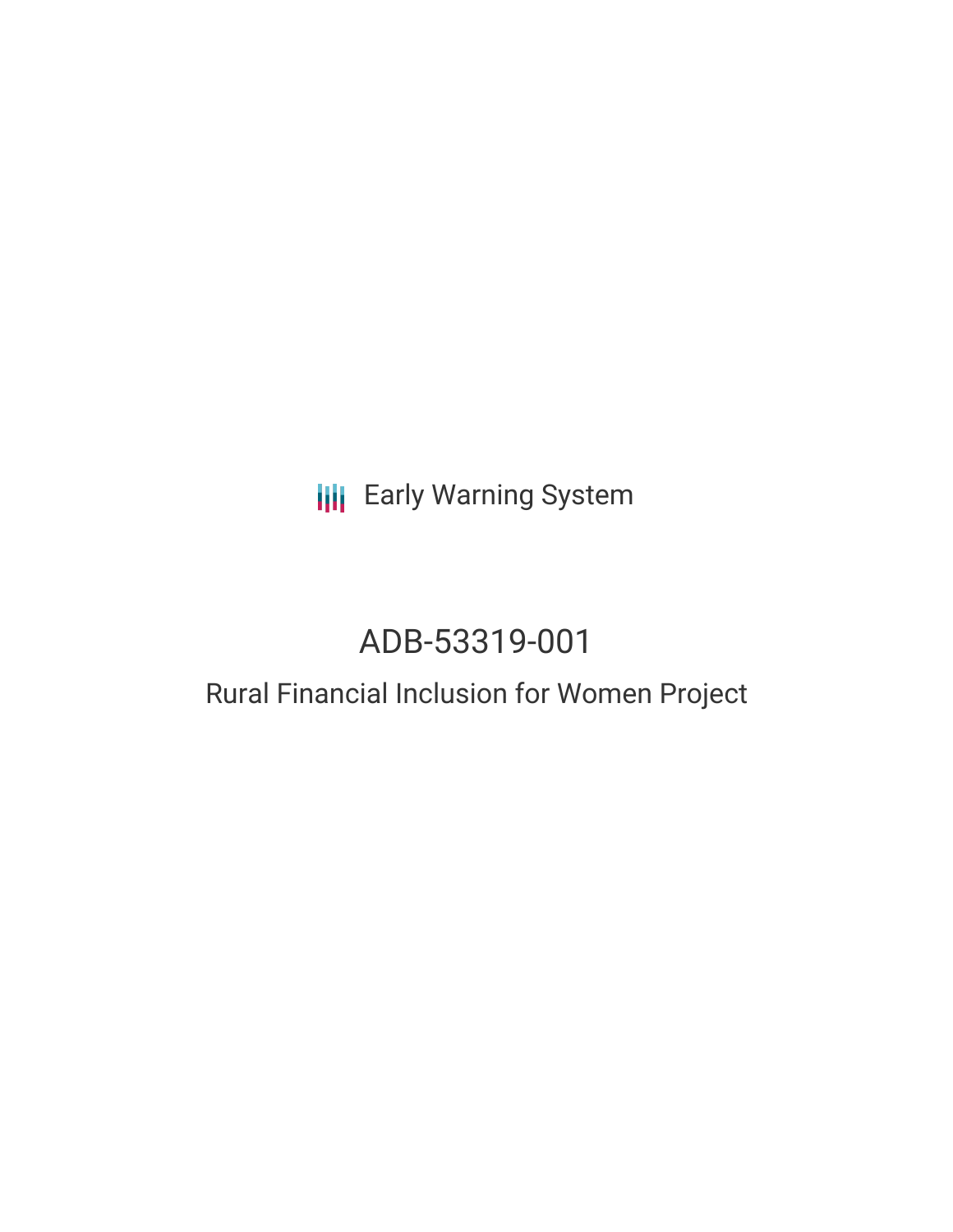

#### **Quick Facts**

| <b>Countries</b>               | Kyrgyzstan                                        |
|--------------------------------|---------------------------------------------------|
| <b>Financial Institutions</b>  | Asian Development Bank (ADB)                      |
| <b>Status</b>                  | Approved                                          |
| <b>Bank Risk Rating</b>        | FI                                                |
| <b>Voting Date</b>             | 2020-03-24                                        |
| <b>Borrower</b>                | CJSC FINCA Bank KYRGYZ INVESTMENT AND CREDIT BANK |
| <b>Sectors</b>                 | Finance                                           |
| <b>Investment Type(s)</b>      | Grant, Loan                                       |
| <b>Investment Amount (USD)</b> | $$5.01$ million                                   |
| <b>Grant Amount (USD)</b>      | $$0.50$ million                                   |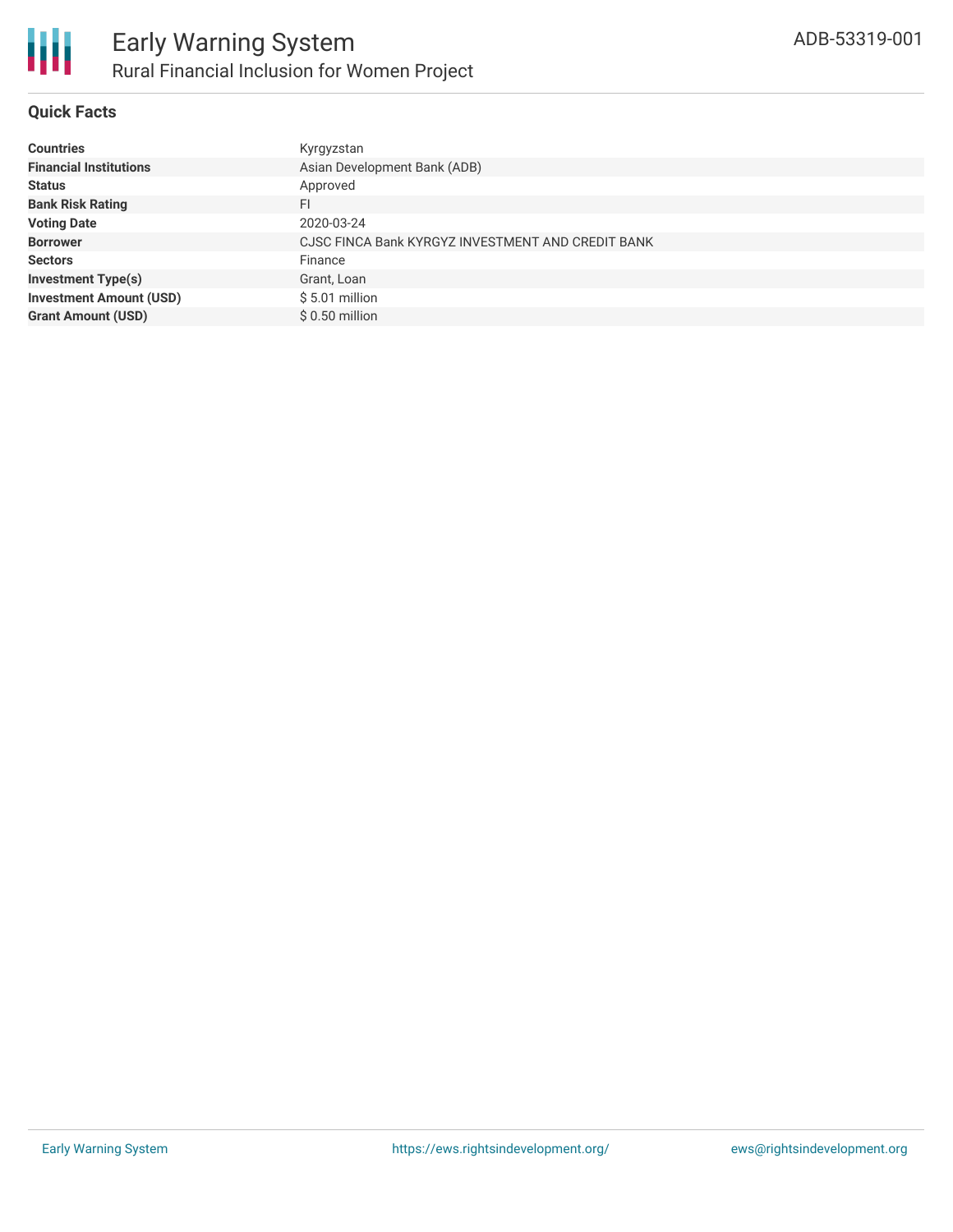

#### **Project Description**

Under this project, ADB is going to allocate a loan of up to Som350,000,000 (about \$5,000,000) to CJSC FINCA Bank (FBK) for the Rural Financial Inclusion for Women Project in the Kyrgyz Republic. The report also describes a technical assistance (TA) grant of up to \$500,000 to FBK for Enhancing Rural Financial Inclusion for Women in the Kyrgyz Republic.

#### **Project objectives:**

The Asian Development Bank (ADB) providing medium-term financing in som to CJSC Finca Bank (FBK) to support micro and small enterprise lending targeting women in rural areas.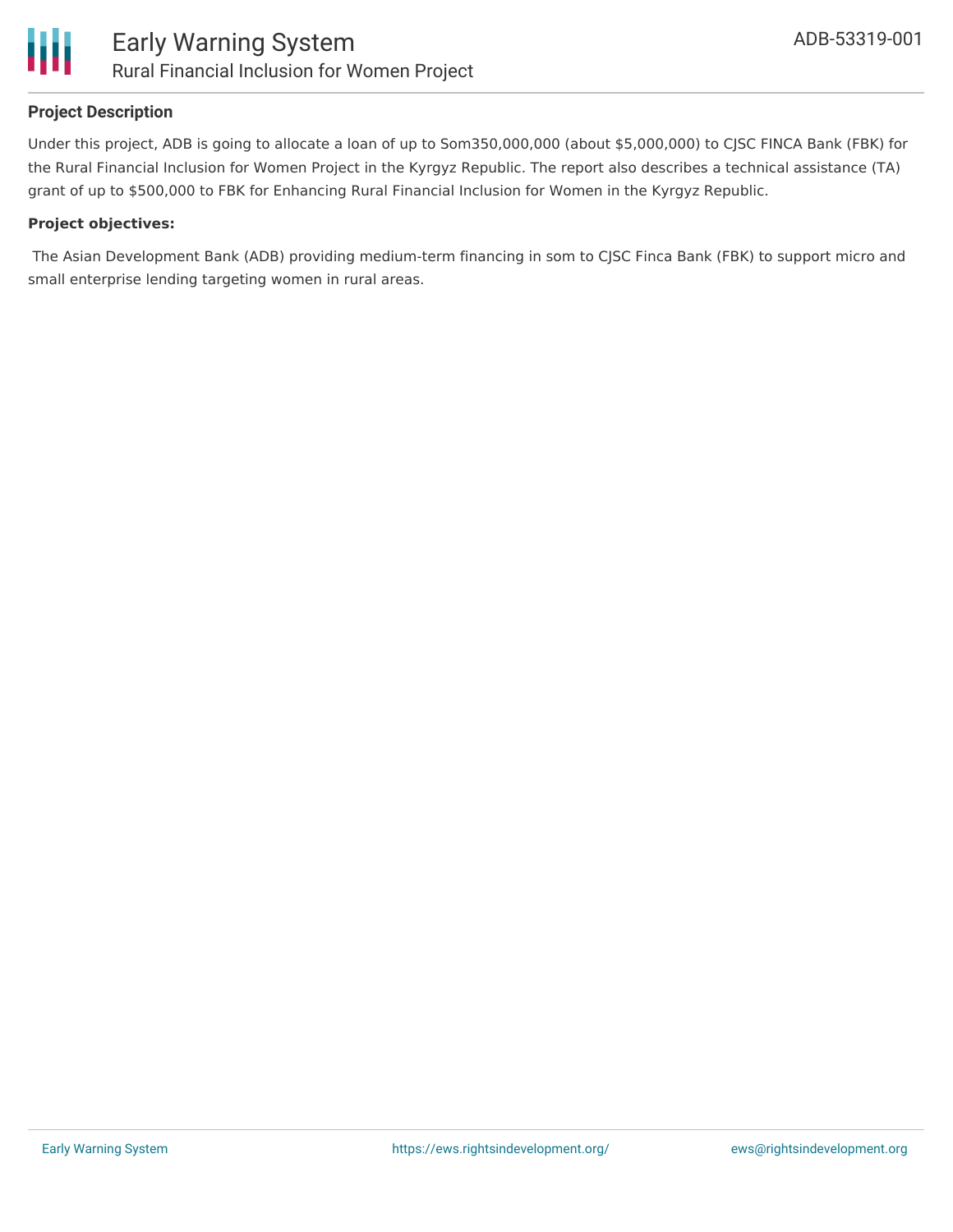#### **Investment Description**

Asian Development Bank (ADB)

#### **Financial Intermediary**

Financial Intermediary: A commercial bank or financial institution that receives funds from a development bank. A financial intermediary then lends these funds to their clients (private actors) in the form of loans, bonds, guarantees and equity shares. Financial intermediaries include insurance, pension and equity funds. The direct financial relationship is between the development bank and the financial intermediary.

CJSC FINCA Bank KYRGYZ [INVESTMENT](file:///actor/3135/) AND CREDIT BANK (Financial Intermediary)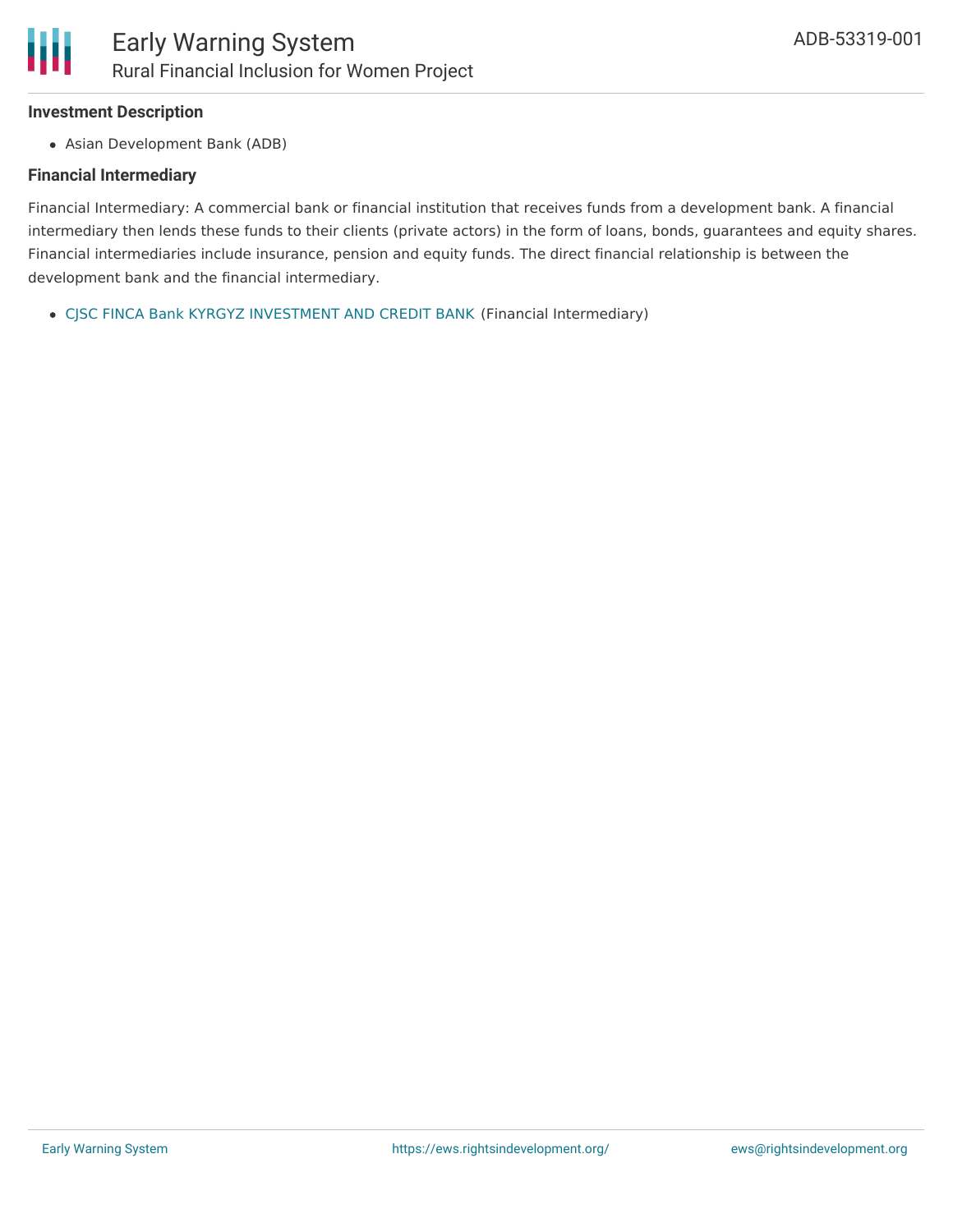

#### **Private Actors Description**

With headquarters in Washington, DC, FINCA Impact Finances reaches more than 2.6 million clients through 20 subsidiaries on five continents. Our outreach is among the broadest and most comprehensive of the world's leading microfinance networks.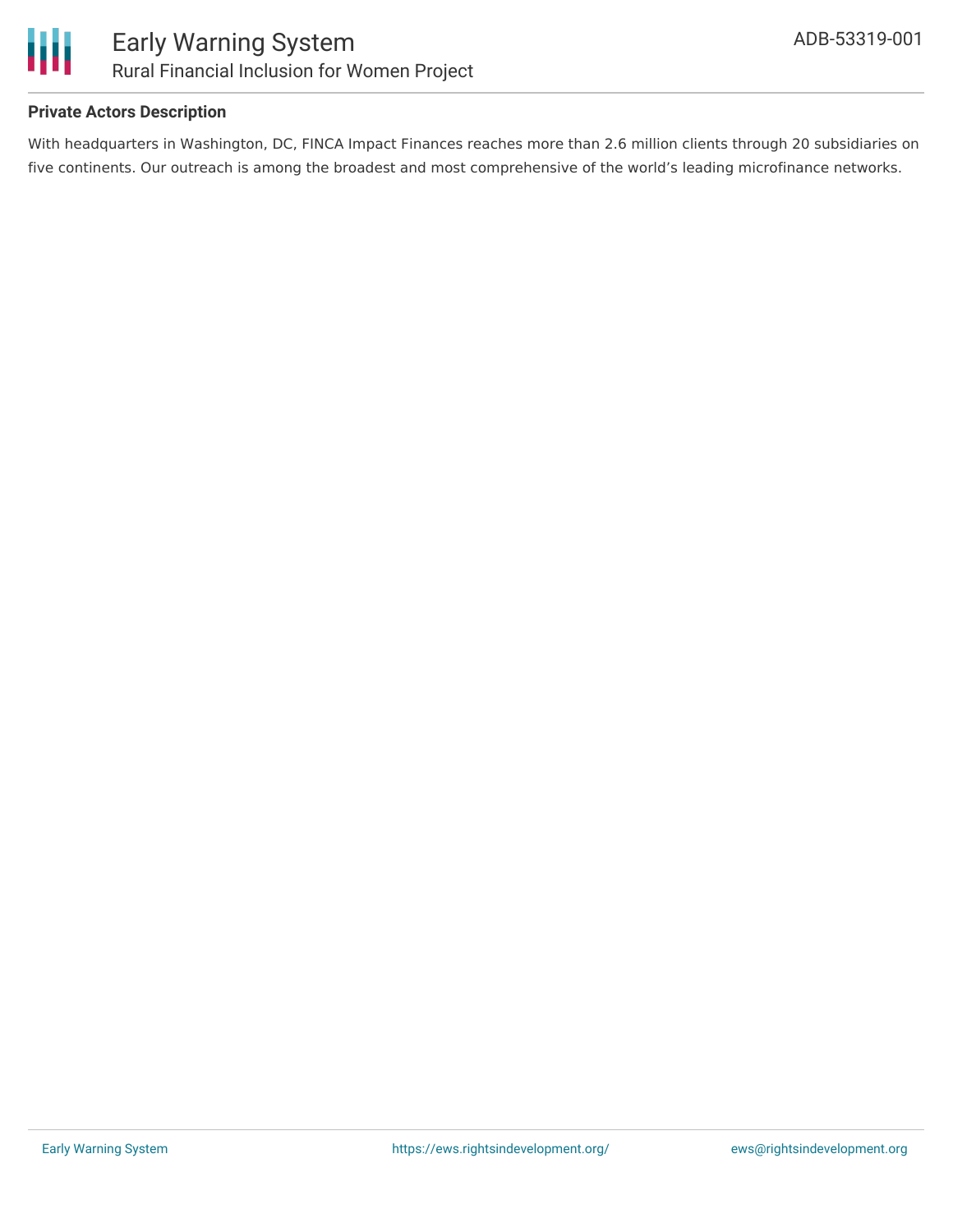#### **Contact Information**

#### **ACCOUNTABILITY MECHANISM OF ADB**

The Accountability Mechanism is an independent complaint mechanism and fact-finding body for people who believe they are likely to be, or have been, adversely affected by an Asian Development Bank-financed project. If you submit a complaint to the Accountability Mechanism, they may investigate to assess whether the Asian Development Bank is following its own policies and procedures for preventing harm to people or the environment. You can learn more about the Accountability Mechanism and how to file a complaint at: <http://www.adb.org/site/accountability-mechanism/main>

#### FINCA BANK KYRGYZSTAN

93/2 Shopokov Street

Bishkek, 720021

Kyrgyz Republic

[+996-312-440-440](tel:+996-312-440-440) / [4400](tel:4400)

finca@fincabank.kg